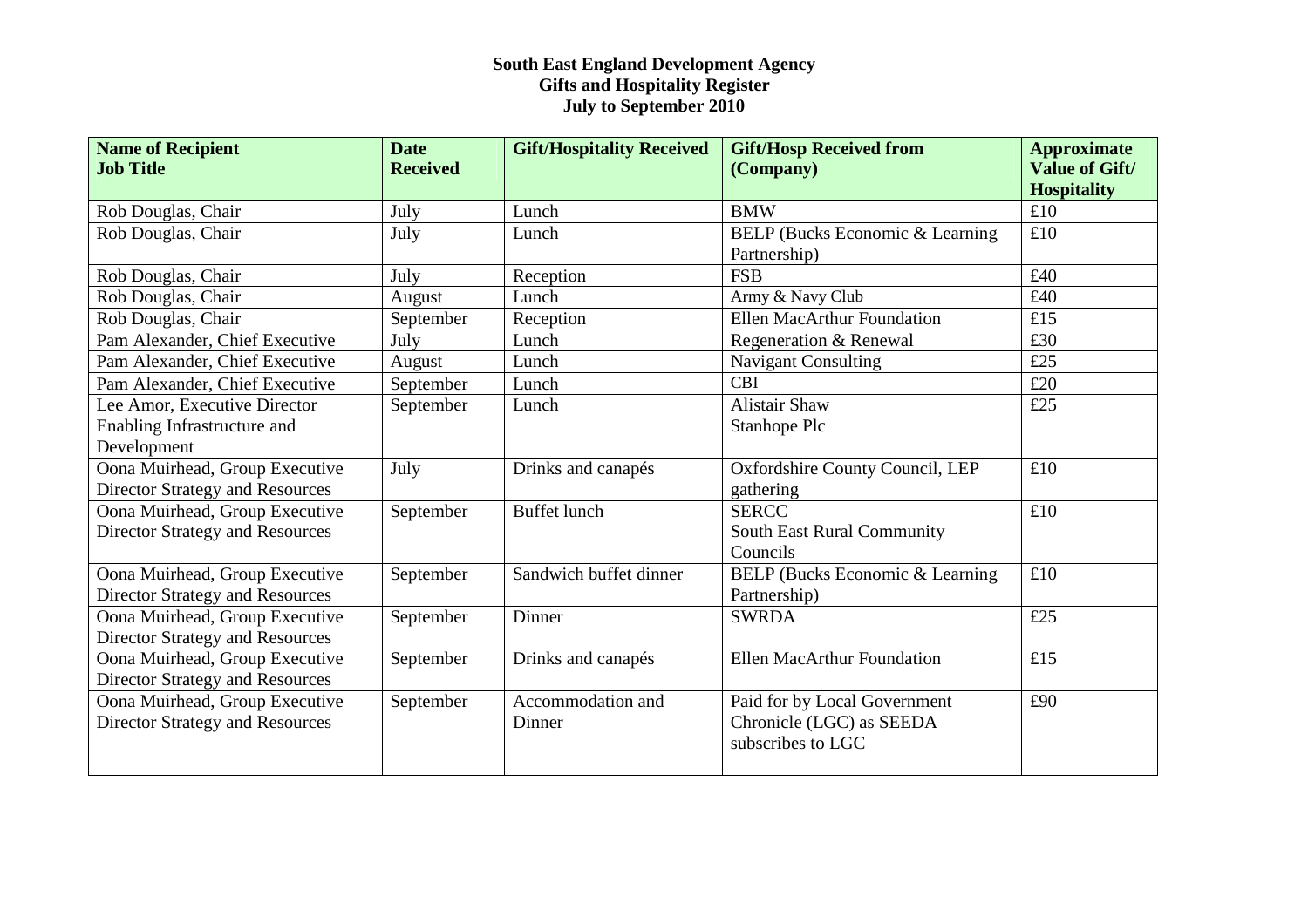| <b>Name of Recipient</b>            | <b>Date</b>     | <b>Gift/Hospitality Received</b> | <b>Gift/Hosp Received from</b>     | <b>Approximate</b> |
|-------------------------------------|-----------------|----------------------------------|------------------------------------|--------------------|
| <b>Job Title</b>                    | <b>Received</b> |                                  | (Company)                          | <b>Value</b>       |
| Lee Amor, Executive Director        | September       | Lunch                            | <b>Alistair Shaw</b>               | £25                |
| Enabling Infrastructure and         |                 |                                  | Stanhope Plc                       |                    |
| Development                         |                 |                                  |                                    |                    |
| Richard Ascough - Board Member      |                 | Nothing to declare               |                                    |                    |
| Jeremy Birch - Board Member         |                 | Nothing to declare               |                                    |                    |
| Dolores Byrne - Board Member        |                 | Nothing to declare               |                                    |                    |
| Pamela Charlwood - Board Member     |                 | Nothing to declare               |                                    |                    |
| Julian Crampton-Board Member        |                 | Nothing to declare               |                                    |                    |
| Les Dawson - Board Member           |                 | Nothing to declare               |                                    |                    |
| Imtiaz Farookhi - Board Member      |                 | Nothing to declare               |                                    |                    |
| <b>Andrew Finney - Board Member</b> |                 | Nothing to declare               |                                    |                    |
| <b>Bob Goldfield - Board Member</b> |                 | Nothing to declare               |                                    |                    |
| Keith House - Board Member          |                 | Nothing to declare               |                                    |                    |
| Keith Mitchell - Board Member       |                 | Nothing to declare               |                                    |                    |
| Alex Pratt - Board Member           |                 | Nothing to declare               |                                    |                    |
| Keith Riley - Deputy Chair          |                 | Nothing to declare               |                                    |                    |
| Robert Crawford, Group Executive    |                 | Nothing to declare               |                                    |                    |
| Director, Operations                |                 |                                  |                                    |                    |
| Paul Lovejoy, Executive Director    |                 | Nothing to declare               |                                    |                    |
| Strategy                            |                 |                                  |                                    |                    |
| Susan Priest, Executive Director,   |                 | Nothing to declare               |                                    |                    |
| <b>Business Development</b>         |                 |                                  |                                    |                    |
| Area Team                           | July            | <b>Buffet</b>                    | Hampshire Economic Partnership     | £10                |
|                                     |                 |                                  | <b>Business Consultation Event</b> |                    |
| Area Team                           | July            | Lunch                            | <b>PUSH Business Consultation</b>  | £20                |
| Area Team                           | September       | Branded stationery (folder,      | Harris Corporation UK              | £20                |
|                                     |                 | pen, memory stick -              |                                    |                    |
|                                     |                 | donated to charity)              |                                    |                    |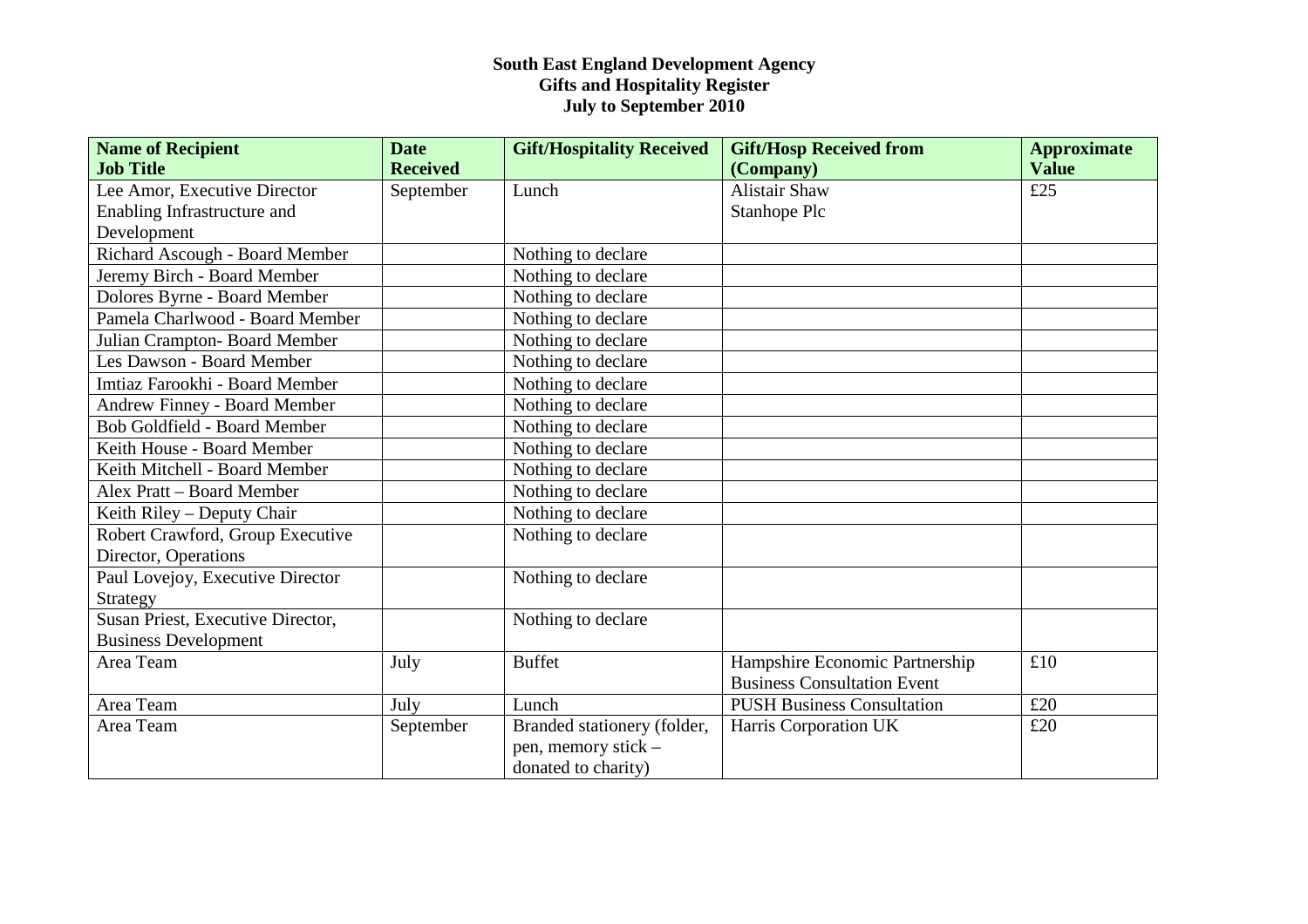| <b>Name of Recipient</b>              | <b>Date</b>     | <b>Gift/Hospitality Received</b> | <b>Gift/Hosp Received from</b>       | <b>Approximate</b> |
|---------------------------------------|-----------------|----------------------------------|--------------------------------------|--------------------|
| <b>Job Title</b>                      | <b>Received</b> |                                  | (Company)                            | <b>Value</b>       |
| Area Team                             | July            | Lunch                            | Aylesbury Vale Advantage             | £10                |
| Area Team                             | July            | Lunch                            | BMW during SEEDA visit to            | £10                |
|                                       |                 |                                  | Oxfordshire                          |                    |
| Area Team                             | July            | Lunch                            | BELP (Bucks Economic & Learning      | £10                |
|                                       |                 |                                  | Partnership)                         |                    |
| Area Team                             | July            | Lunch                            | Vega                                 | £20                |
| Area Team                             | September       | Dinner                           | <b>Business Leaders</b>              | £25                |
| Area Team                             | September       | Dinner                           | <b>MKELP</b> (Milton Keynes Economic | £25                |
|                                       |                 |                                  | Learning Partnership)                |                    |
| Area Team                             | Dinner          | July                             | West Sussex Economic Skills and      | £35                |
|                                       |                 |                                  | <b>Enterprise Board</b>              |                    |
| <b>Business Programmes Team</b>       | July            | Lunch                            | <b>Sussex Enterprise</b>             | £12                |
| <b>Business Programmes Team</b>       | July            | Dinner                           | South East Health Technologies       | £30                |
|                                       |                 |                                  | Alliance                             |                    |
| <b>Business Programmes Team</b>       | July            | Guest ticket, to allow entry     | Farnborough Aerospace Consortium     | £25                |
|                                       |                 | to the airfield for a meeting    |                                      |                    |
| <b>EID Operations Team</b>            | July            | Lunch                            | <b>Kimberley Developments</b>        | £25                |
| National and European Policy Team     | September       | <b>Glass Bowl</b>                | Swedish Delegation - government and  | £40                |
|                                       |                 |                                  | university representatives           |                    |
| National and European Policy Team     | July            | Reception & dinner               | <b>National Skills Academy</b>       | £50                |
| National and European Policy Team     | September       | Conference ticket and            | GTA, England (Group Training         | Ticket £95         |
|                                       |                 | lunch                            | Associations)                        | Lunch £10          |
| <b>Sector and Cluster Development</b> | September       | Lunch                            | Oxfordshire Economic Partnership     | £20                |
| Team                                  |                 |                                  |                                      |                    |
| <b>Sector and Cluster Development</b> | July            | Dinner                           | <b>UKTI</b>                          | £50 per person     |
| Team, 4 of the team attended:         |                 |                                  |                                      |                    |
| Director, Head and 2 Managers         |                 |                                  |                                      |                    |
|                                       |                 |                                  |                                      |                    |